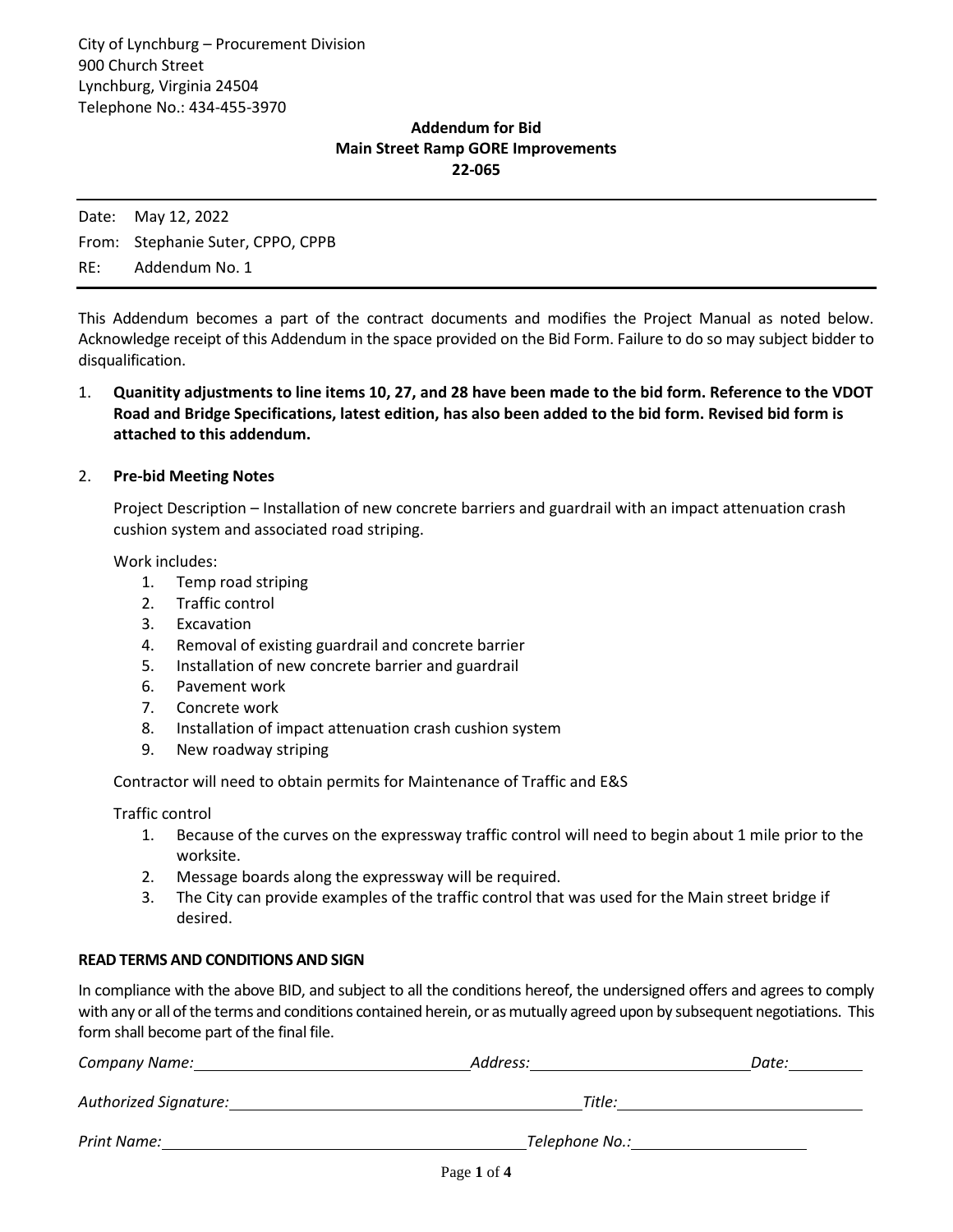# **BID FORM - REVISED**

Stephanie Suter, CPPO, CPPB Procurement Manager - Procurement Division City of Lynchburg Third Floor, City Hall 900 Church Street Lynchburg, Virginia 24504

Dear Ms. Suter,

The undersigned, as bidder, hereby declares that the only persons interested in this bid as principal, or principals, is or are named herein and that no person other than herein mentioned has any interest in this bid or in the Construction Agreement to be entered into; that this bid is made without connection with any other person, company, or parties making a bid; and that it is in all respects fair and in good faith, without collusion or fraud.

The undersigned, having visited and examined the site and having carefully studied all the Contract Documents, including without limitation, all drawings and specifications pertaining to Main Street Ramp Gore Improvements for the City of Lynchburg, Virginia, hereby proposes to furnish all labor, equipment, materials, and services and to perform all operations necessary to execute and complete the Work required for the project, in strict accordance with the Contract Documents, The City of Lynchburg Manual of Specifications and Standard Details, latest edition, the VDOT Road and Bridge Standards, latest edition, the VDOT Road and Bridge Specifications, latest edition and in accordance with the Virginia E&S measures and together with Addenda numbered through issued during bidding period and hereby acknowledged, subject to the terms and conditions of the Construction Agreement for the sum of

## **Total Base Bid:**

 $DOLLARS$  ( $\$\,$ 

It is understood and agreed that the Owner, in protecting its best interests, reserves the right to reject any or all bids or waive any defects. Any changes, erasures, modifications, deletions in the bid form, or alternate proposals not specified in the Advertisement for Bids may make the bid irregular and subject to rejection.

Contractors will indicate a unit price for each item listed below. If the Construction Agreement is for a lump sum price, unless clearly and specifically indicated otherwise in the Contract Documents, all unit prices only apply to changes in the Work. The listed bid items are to contain all necessary costs required for completion of the Work in accordance with the Contract Documents.

If the Construction Agreement is for unit prices and not for a lump sum price, it is understood that all quantities listed on the following pages are estimated quantities, and the Owner reserves the right to raise, lower, or eliminate any quantity or item, and in any case, the unit prices shall be used in determining partial and final payment. It is further understood that costs to cover all components of the Work as described in the Contract Documents are included in this bid, even in cases where specific line items are not identified.

We are properly equipped to execute all work of the character and extent required by the Contract Documents, and we will enter into the Construction Agreement for the execution and completion of the Work in accordance with the Contract Documents; and we further agree that, if awarded the Construction Agreement, we will commence the Work on the date stated in the "Notice to Proceed" and will maintain a work force large enough to execute the Work and all obligations no later than the completion date stated in the Contract Documents.

Enclosed herewith is the following Security, offered as assurance that the undersigned will enter into the Construction Agreement for the execution and completion of the Work in accordance with the Contract Documents:

Bidder's Certified Check issued by (name of bank) in the amount

of: \$ (5% of Base Bid amount)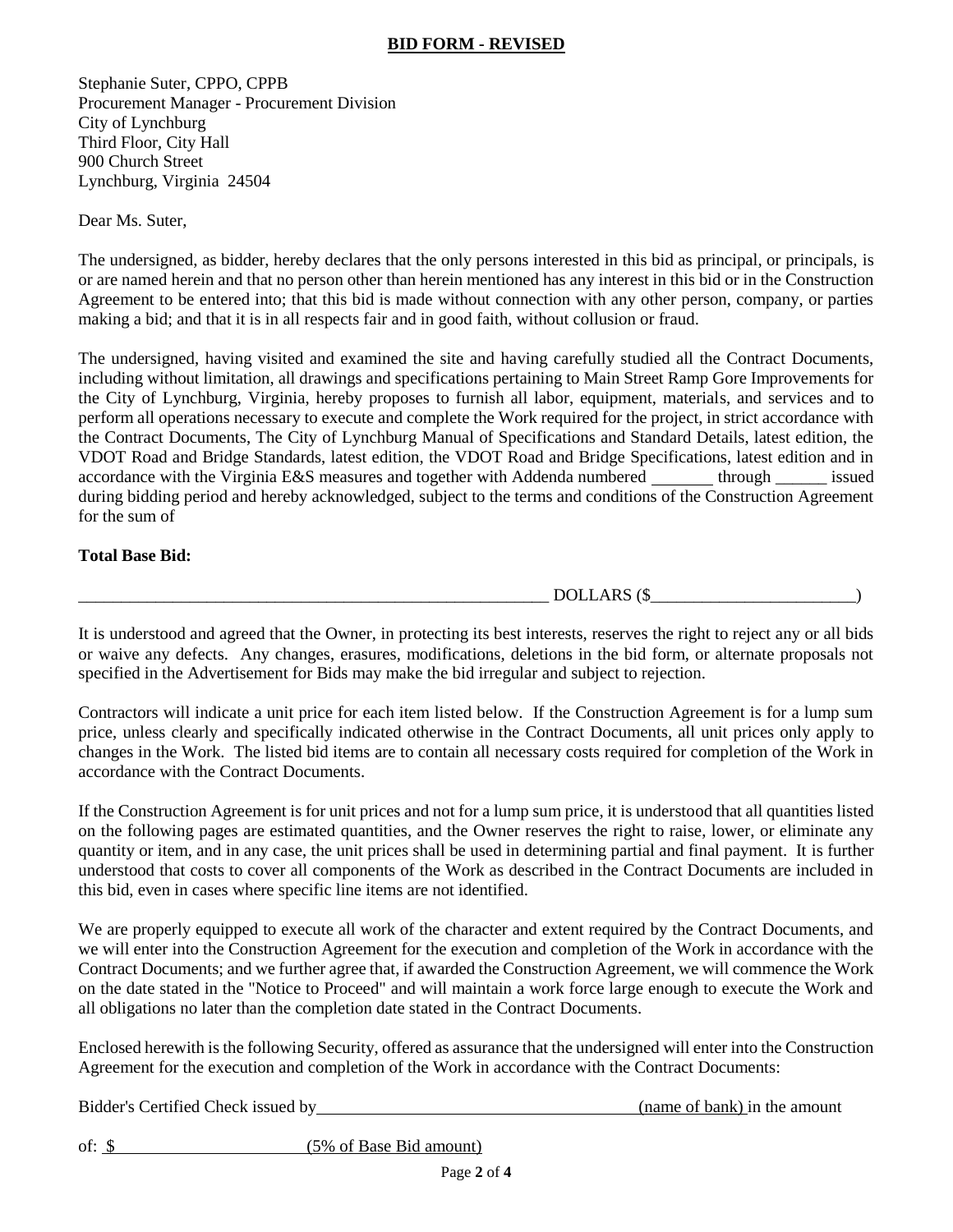Bidder's Bid Bond for 5% of Base Bid Amount Issued by (name of surety authorized to do business in Virginia).

The undersigned hereby agrees, if awarded the Construction Agreement, to execute and deliver to the City within ten (10) days after his receipt of the Notice of Award, a performance bond and a payment bond, in forms satisfactory to the City, from sureties authorized to do business in Virginia satisfactory to the City, in the amount of one hundred (100) percent of the Base Bid.

The undersigned further agrees that, in case of failure on his part to execute the said Construction Agreement within the ten (10) days after written notice being given on the award of the Construction Agreement or the failure to deliver the required performance and payment bonds within the ten (10) days, the monies payable by the Security accompanying this bid shall be paid to the City of Lynchburg, Virginia, as liquidated damages for such failure; otherwise the Security accompanying this Bid shall be returned to the undersigned.

Attached herewith are completed Statement of Experience and Statement of Resources forms which include the information requested.

The undersigned further certifies that this bid is not the result of, or affected by, any act of collusion with another person engaged in the same line of business, or any act punishable under the Virginia Governmental Frauds Act, or other law. This bid remains valid and may not be withdrawn for a period of 60 days from this date.

CURRENT VIRGINIA CONTRACTOR'S LICENSE/ REGISTRATION NO.:

Respectfully submitted,

**CONTRACTOR DATE** ADDRESS Email  $BY:$ (Signature) l (Type/Print) ITS: (Title)